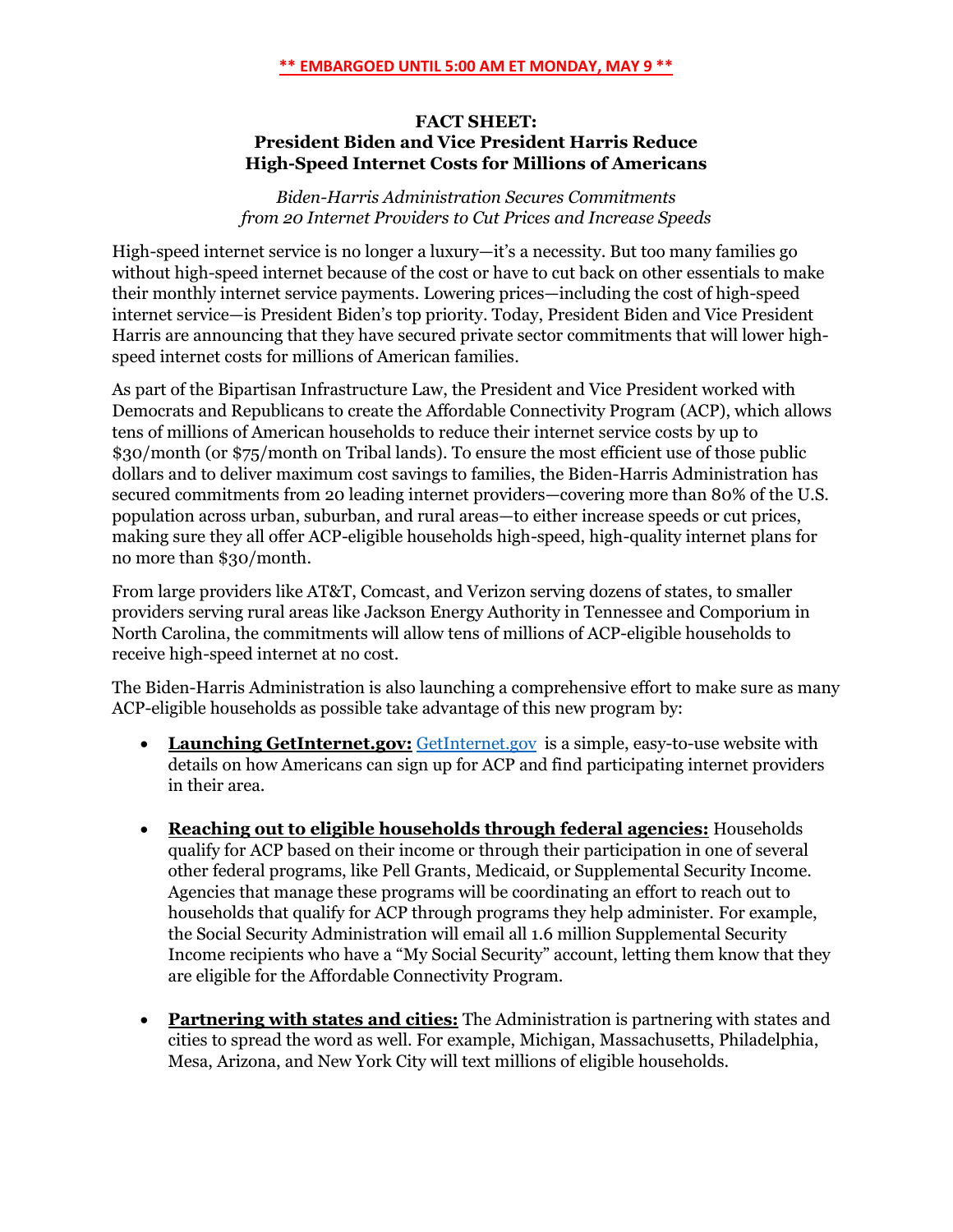• **Collaborating with public interest organizations:** Public interest organizations, including the United Way, Goodwill, Catholic Charities USA, and UnidosUS, will train their national networks to conduct direct enrollment and outreach. And Propel, a mission-driven financial technology company, will provide information via the Providers app to connect more than 5 million low-income families with the program.

Today's announcement is just one part of the President's strategy for lowering the cost of highspeed internet for all Americans. New [grant](https://www.ntia.doc.gov/category/grants) [programs](https://home.treasury.gov/policy-issues/coronavirus/assistance-for-state-local-and-tribal-governments/capital-projects-fund#:~:text=The%20American%20Rescue%20Plan%20provides,to%20the%20public%20health%20emergency.) [providing](https://home.treasury.gov/policy-issues/coronavirus/assistance-for-state-local-and-tribal-governments/state-and-local-fiscal-recovery-funds) tens of billions of dollars for broadband infrastructure construction will require providers to offer affordable internet options. New rules will soon require providers to display a "[Broadband Nutrition Label](https://www.fcc.gov/document/fcc-acts-empower-broadband-consumers-through-transparency-0)" that will make it easier to comparison shop for the best deal on internet. The FCC has adopted rules to ban sweetheart deals between internet providers and landlords that restrict the internet options available to millions of Americans who live [in apartment buildings](https://www.fcc.gov/document/fcc-acts-increase-broadband-competition-apartment-buildings-0). And the President's [competition agenda](https://www.whitehouse.gov/competition/) is focused on providing Americans with more good options for internet service where they live—driving down prices and increasing the quality of service.

## **THE AFFORDABLE CONNECTIVITY PROGRAM (ACP)**

President Biden and Vice President Harris worked with Democrats and Republicans to create the Affordable Connectivity Program (ACP)—the largest high-speed internet affordability program in our nation's history. Experts estimate that 48 million [households](https://static1.squarespace.com/static/610831a16c95260dbd68934a/t/6272e30e12eafe18e06dec58/1651696399310/Broadband-Connectivity-Fact-Sheet-CPSP-2022.pdf)—or nearly 40% of households in the country—qualify for the ACP either because their income is at or below 200% of the Federal Poverty Level, or because a member of the household meets one of the other criteria below:

- Participates in one of the following programs:
	- o Supplemental Nutrition Assistance Program (SNAP), formerly known as Food Stamps
	- o Medicaid
	- o Special Supplemental Nutrition Program for Women, Infants, and Children (WIC)
	- o Supplemental Security Income (SSI)
	- o Federal Public Housing Assistance (FPHA)
	- o Veterans Pension and Survivors Benefit
	- o Free and Reduced-Price School Lunch Program or School Breakfast Program, including at U.S. Department of Agriculture (USDA) Community Eligibility Provision schools
	- o Federal Pell Grant (received in the current award year)
	- o Lifeline
	- o Certain Tribal assistance programs, including Bureau of Indian Affairs General Assistance, Head Start (only households meeting the income qualifying standard), Tribal Temporary Assistance for Needy Families (Tribal TANF), and Food Distribution Program on Indian Reservations
- Meets the eligibility criteria for a participating broadband provider's existing low-income internet program.

Under the terms of the ACP, an eligible household that signs up for the program will receive a discount of up to \$30/month on any internet service plan a participating provider offers.